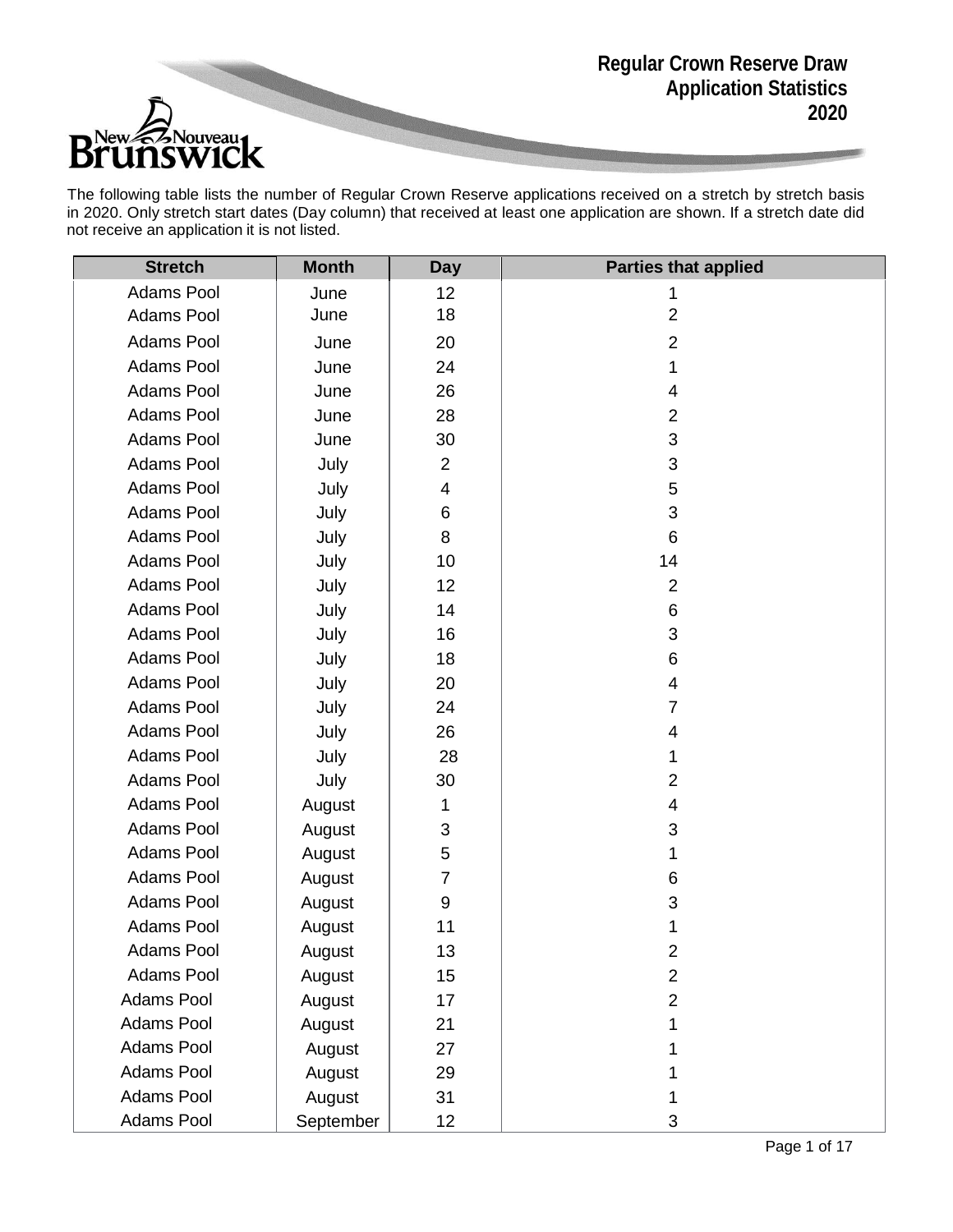| <b>Stretch</b>       | <b>Month</b> | <b>Day</b>     | <b>Parties that applied</b> |
|----------------------|--------------|----------------|-----------------------------|
| Adams Pool           | September    | 14             |                             |
| <b>Charlies Rock</b> | June         | 12             | 1                           |
| <b>Charlies Rock</b> | June         | 18             | $\overline{2}$              |
| <b>Charlies Rock</b> | June         | 20             | $\overline{7}$              |
| <b>Charlies Rock</b> | June         | 22             | $\overline{2}$              |
| <b>Charlies Rock</b> | June         | 24             | 3                           |
| <b>Charlies Rock</b> | June         | 26             | 5                           |
| <b>Charlies Rock</b> | June         | 28             | $\overline{\mathbf{4}}$     |
| <b>Charlies Rock</b> | June         | 30             | $\overline{\mathbf{4}}$     |
| <b>Charlies Rock</b> | July         | $\overline{2}$ | $\overline{7}$              |
| <b>Charlies Rock</b> | July         | 4              | 11                          |
| <b>Charlies Rock</b> | July         | 6              | 13                          |
| <b>Charlies Rock</b> | July         | 8              | 11                          |
| <b>Charlies Rock</b> | July         | 10             | 25                          |
| <b>Charlies Rock</b> | July         | 12             | 8                           |
| <b>Charlies Rock</b> | July         | 14             | 12                          |
| <b>Charlies Rock</b> | July         | 16             | 17                          |
| <b>Charlies Rock</b> | July         | 18             | 19                          |
| <b>Charlies Rock</b> | July         | 20             | 8                           |
| <b>Charlies Rock</b> | July         | 22             | $\boldsymbol{9}$            |
| <b>Charlies Rock</b> | July         | 24             | 15                          |
| <b>Charlies Rock</b> | July         | 26             | $\overline{7}$              |
| <b>Charlies Rock</b> | July         | 28             | 4                           |
| <b>Charlies Rock</b> | July         | 30             | 6                           |
| <b>Charlies Rock</b> | August       | 1              | 5                           |
| <b>Charlies Rock</b> | August       | 3              | $\overline{2}$              |
| <b>Charlies Rock</b> | August       | 5              | 3                           |
| <b>Charlies Rock</b> | August       | $\overline{7}$ | $\overline{7}$              |
| <b>Charlies Rock</b> | August       | 9              | 5                           |
| <b>Charlies Rock</b> | August       | 11             | 3                           |
| <b>Charlies Rock</b> | August       | 13             | 1                           |
| <b>Charlies Rock</b> | August       | 15             | 1                           |
| <b>Charlies Rock</b> | August       | 17             | 4                           |
| <b>Charlies Rock</b> | August       | 19             | 3                           |
| <b>Charlies Rock</b> | August       | 21             | 1                           |
| <b>Charlies Rock</b> | August       | 23             |                             |
| <b>Charlies Rock</b> | August       | 25             | 1                           |
| <b>Charles Rock</b>  | August       | 27             | 3                           |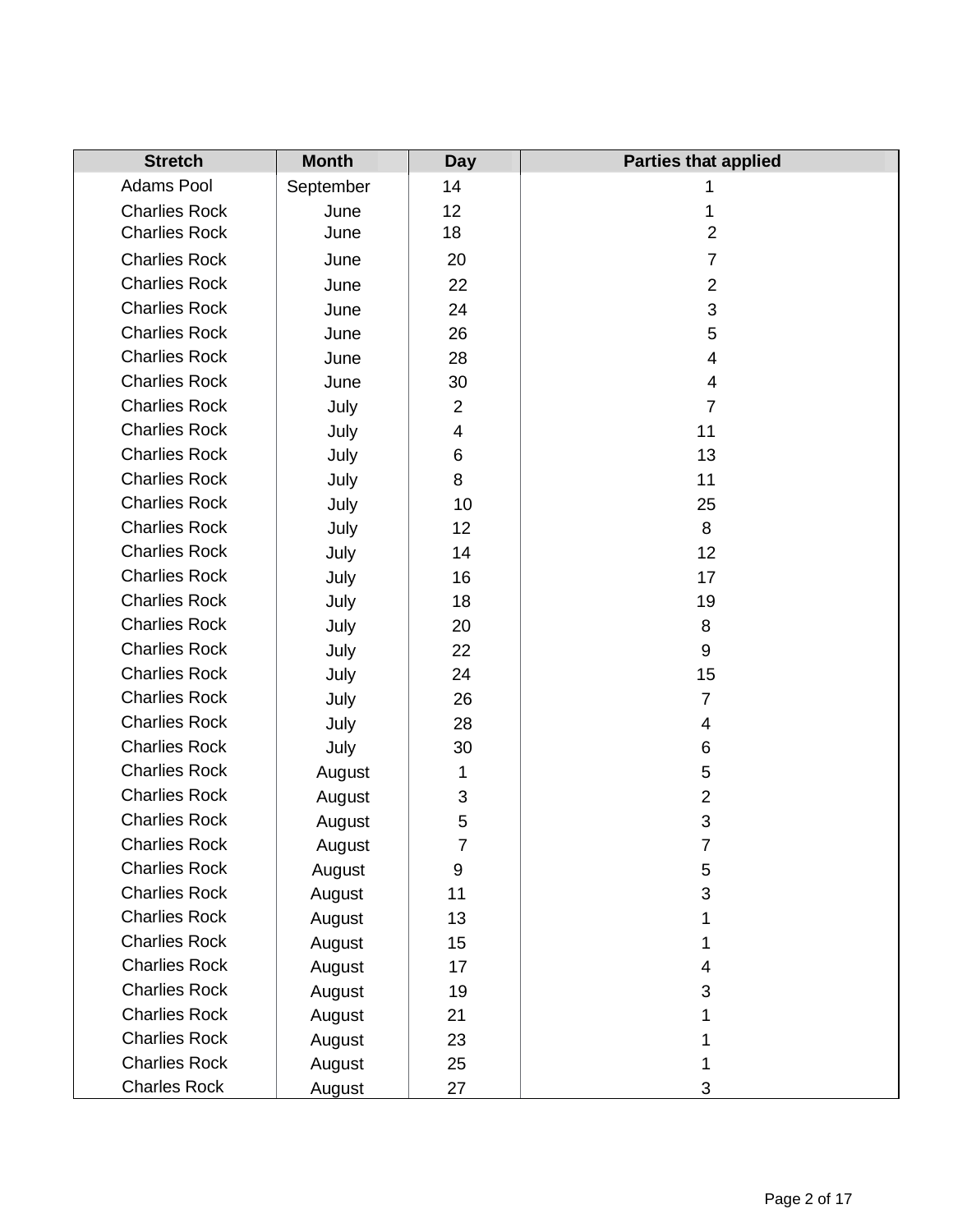| <b>Stretch</b>       | <b>Month</b> | <b>Day</b>     | <b>Parties that applied</b> |
|----------------------|--------------|----------------|-----------------------------|
| <b>Charlies Rock</b> | August       | 29             | $\overline{2}$              |
| <b>Charlies Rock</b> | August       | 31             | 1                           |
| <b>Charlies Rock</b> | September    | $\overline{2}$ | 1                           |
| <b>Charlies Rock</b> | September    | 4              | $\overline{2}$              |
| <b>Charlies Rock</b> | September    | 6              | 1                           |
| <b>Charlies Rock</b> | September    | 12             | 1                           |
| <b>Charlies Rock</b> | September    | 14             | $\overline{2}$              |
| <b>Craven Gulch</b>  | June         | 26             | 3                           |
| Craven Gulch         | June         | 28             | 1                           |
| Craven Gulch         | June         | 30             | 1                           |
| Craven Gulch         | July         | $\overline{2}$ | 1                           |
| Craven Gulch         | July         | 4              | 3                           |
| Craven Gulch         | July         | 6              | 1                           |
| Craven Gulch         | July         | 8              | 1                           |
| <b>Craven Gulch</b>  | July         | 10             | $\overline{2}$              |
| Craven Gulch         | July         | 28             | 1                           |
| Crawford             | June         | 10             | 5                           |
| Crawford             | June         | 12             | 7                           |
| Crawford             | June         | 14             | 7                           |
| Crawford             | June         | 16             | 8                           |
| Crawford             | June         | 18             | $\boldsymbol{9}$            |
| Crawford             | June         | 20             | $\boldsymbol{9}$            |
| Crawford             | June         | 22             | 13                          |
| Crawford             | June         | 24             | 14                          |
| Crawford             | June         | 26             | 20                          |
| Crawford             | June         | 28             | 16                          |
| Crawford             | June         | 30             | 18                          |
| Crawford             | July         | $\overline{2}$ | 35                          |
| Crawford             | July         | 4              | 36                          |
| Crawford             | July         | 6              | 37                          |
| Crawford             | July         | 8              | 40                          |
| Crawford             | July         | 10             | 59                          |
| Crawford             | July         | 12             | 34                          |
| Crawford             | July         | 14             | 26                          |
| Crawford             | July         | 16             | 34                          |
| Crawford             | July         | 18             | 29                          |
| Crawford             | July         | 20             | 24                          |
| Crawford             | July         | 22             | 16                          |
| Crawford             | July         | 24             | 22                          |
| Crawford             | July         | 26             | 8                           |
| Crawford             | July         | 28             | 6                           |
| Crawford             | July         | $30\,$         | $\boldsymbol{9}$            |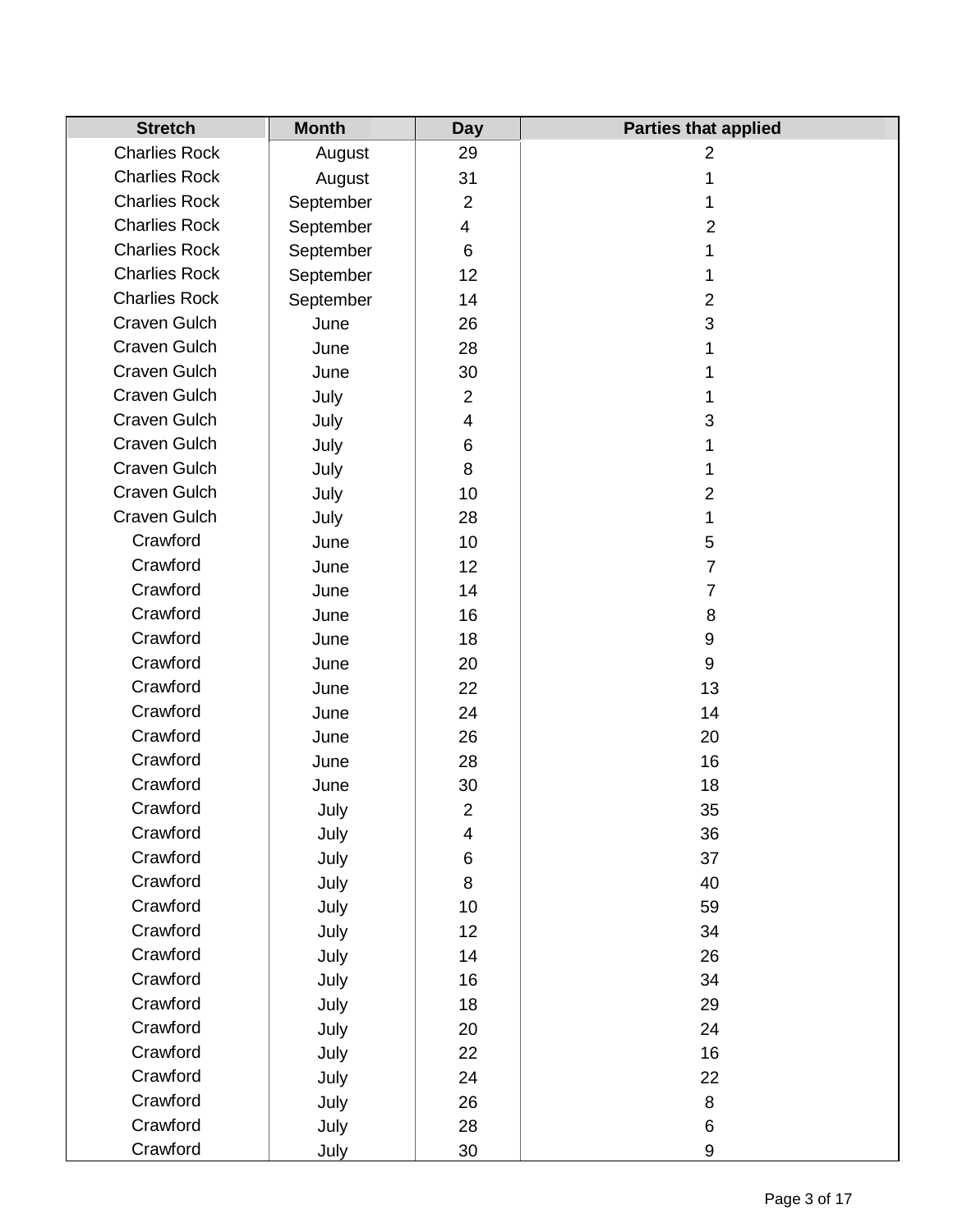| <b>Stretch</b>        | <b>Month</b> | <b>Day</b>       | <b>Parties that applied</b> |
|-----------------------|--------------|------------------|-----------------------------|
| Crawford              | August       | 1                | 5                           |
| Crawford              | August       | 3                | $\overline{\mathbf{4}}$     |
| Crawford              | August       | 5                | $\overline{4}$              |
| Crawford              | August       | $\overline{7}$   | 13                          |
| Crawford              | August       | $\boldsymbol{9}$ | $\overline{2}$              |
| Crawford              | August       | 11               | 5                           |
| Crawford              | August       | 13               | $\overline{\mathbf{4}}$     |
| Crawford              | August       | 15               | 5                           |
| Crawford              | August       | 17               | 6                           |
| Crawford              | August       | 19               | 6                           |
| Crawford              | August       | 21               | $\overline{4}$              |
| Crawford              | August       | 23               | 1                           |
| Crawford              | August       | 25               | $\overline{2}$              |
| Crawford              | August       | 27               | 5                           |
| Crawford              | August       | 29               | 3                           |
| Crawford              | September    | $\overline{2}$   | $\overline{2}$              |
| Crawford              | September    | 4                | 3                           |
| Crawford              | September    | 6                | 5                           |
| Crawford              | September    | 8                | 3                           |
| Crawford              | September    | 10               | $\overline{7}$              |
| Crawford              | September    | 12               | $6\phantom{1}$              |
| Crawford              | September    | 14               | 3                           |
| <b>Crooked Rapids</b> | June         | 10               | 1                           |
| <b>Crooked Rapids</b> | June         | 18               | 1                           |
| <b>Crooked Rapids</b> | June         | 24               | 1                           |
| <b>Crooked Rapids</b> | June         | 26               | 5                           |
| <b>Crooked Rapids</b> | June         | 28               | 9                           |
| <b>Crooked Rapids</b> | June         | 30               | 10                          |
| <b>Crooked Rapids</b> | July         | $\overline{2}$   | 10                          |
| <b>Crooked Rapids</b> | July         | 4                | 12                          |
| <b>Crooked Rapids</b> | July         | 6                | 18                          |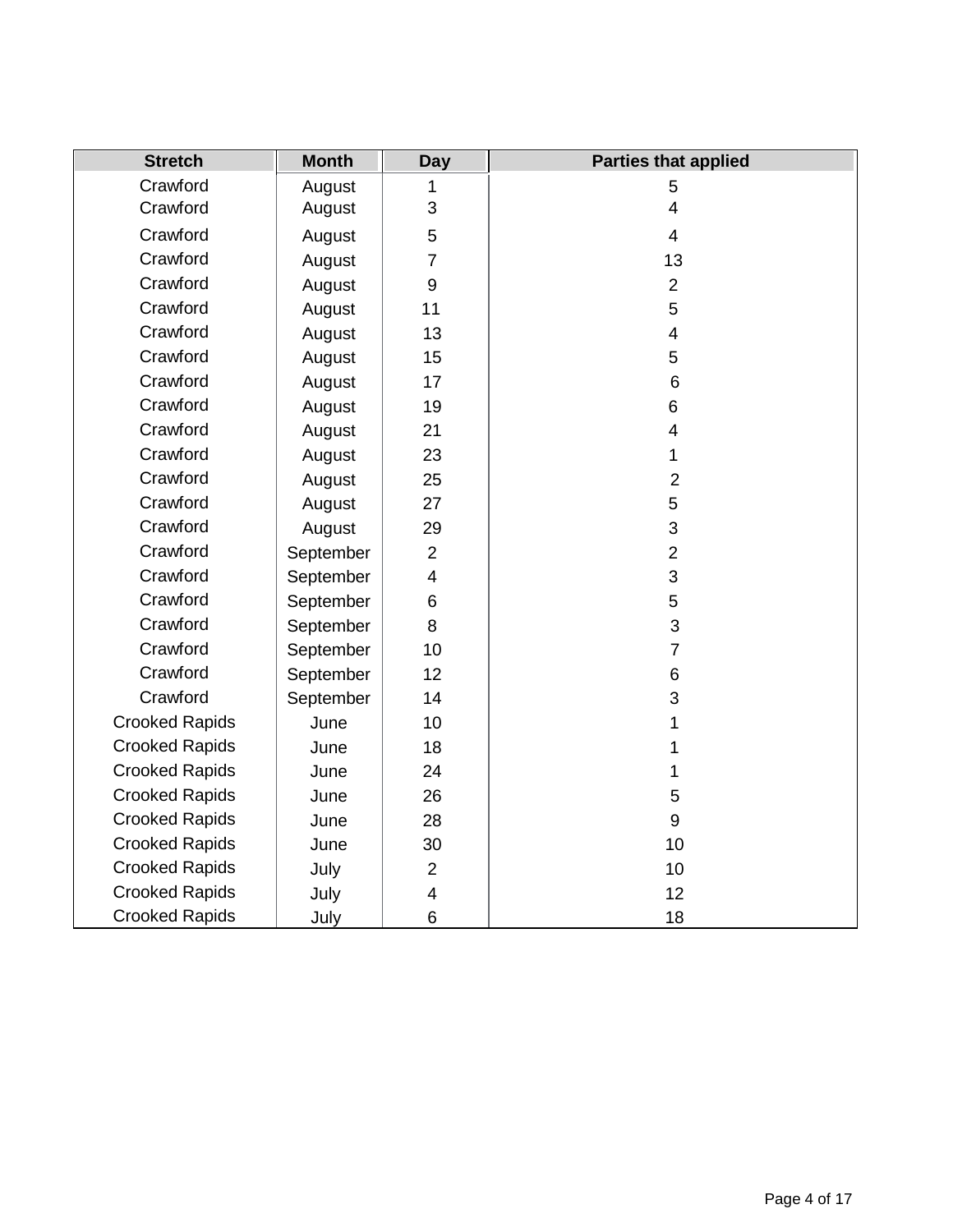| <b>Stretch</b>        | <b>Month</b> | <b>Day</b>       | <b>Parties that applied</b> |
|-----------------------|--------------|------------------|-----------------------------|
| <b>Crooked Rapids</b> | July         | 8                | 17                          |
| <b>Crooked Rapids</b> | July         | 10               | 16                          |
| <b>Crooked Rapids</b> | July         | 12               | 19                          |
| <b>Crooked Rapids</b> | July         | 14               | 15                          |
| <b>Crooked Rapids</b> | July         | 16               | 10                          |
| <b>Crooked Rapids</b> | July         | 18               | $\overline{7}$              |
| <b>Crooked Rapids</b> | July         | 20               | 13                          |
| <b>Crooked Rapids</b> | July         | 22               | $\sqrt{5}$                  |
| <b>Crooked Rapids</b> | July         | 24               | 4                           |
| <b>Crooked Rapids</b> | July         | 26               | $\overline{7}$              |
| <b>Crooked Rapids</b> | July         | 28               | 4                           |
| <b>Crooked Rapids</b> | July         | 30               | 3                           |
| <b>Crooked Rapids</b> | August       | 1                | 1                           |
| <b>Crooked Rapids</b> | August       | 3                | $\overline{2}$              |
| <b>Crooked Rapids</b> | August       | 5                | $\overline{2}$              |
| <b>Crooked Rapids</b> | August       | $\boldsymbol{9}$ | 4                           |
| <b>Crooked Rapids</b> | August       | 11               | 4                           |
| <b>Crooked Rapids</b> | August       | 13               | 6                           |
| <b>Crooked Rapids</b> | August       | 15               | 3                           |
| <b>Crooked Rapids</b> | August       | 17               | 3                           |
| <b>Crooked Rapids</b> | August       | 19               | 4                           |
| <b>Crooked Rapids</b> | August       | 21               | $\mathfrak{S}$              |
| <b>Crooked Rapids</b> | August       | 23               | 4                           |
| <b>Crooked Rapids</b> | August       | 31               | 1                           |
| <b>Crooked Rapids</b> | September    | 12               | 1                           |
| Depot                 | June         | 10               | 1                           |
| Depot                 | June         | 12               | 4                           |
| Depot                 | June         | 14               | 2                           |
| Depot                 | June         | 16               | $\overline{2}$              |
| Depot                 | June         | 18               | $\overline{2}$              |
| Depot                 | June         | 20               | 3                           |
| Depot                 | June         | 22               | 4                           |
| Depot                 | June         | 24               | 4                           |
| Depot                 | June         | 26               | 12                          |
| Depot                 | June         | 28               | 12                          |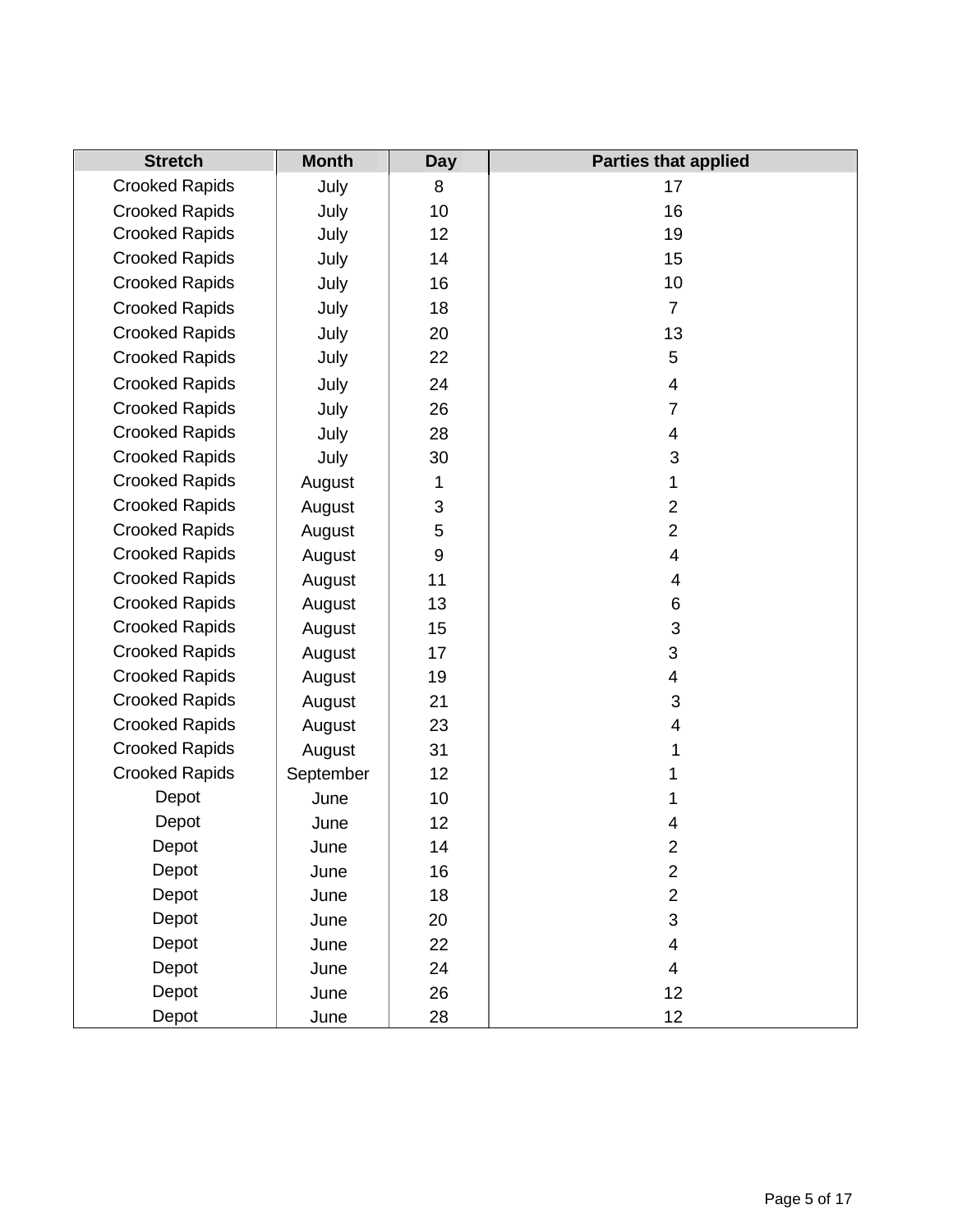| <b>Stretch</b> | <b>Month</b> | <b>Day</b>              | <b>Parties that applied</b> |
|----------------|--------------|-------------------------|-----------------------------|
| Depot          | June         | 30                      | 10                          |
| Depot          | July         | $\overline{2}$          | 24                          |
| Depot          | July         | $\overline{\mathbf{4}}$ | 23                          |
| Depot          | July         | 6                       | 26                          |
| Depot          | July         | 8                       | 33                          |
| Depot          | July         | 10                      | 44                          |
| Depot          | July         | 12                      | 16                          |
| Depot          | July         | 14                      | 19                          |
| Depot          | July         | 16                      | 27                          |
| Depot          | July         | 18                      | 17                          |
| Depot          | July         | 20                      | 11                          |
| Depot          | July         | 22                      | 9                           |
| Depot          | July         | 24                      | 15                          |
| Depot          | July         | 26                      | $\boldsymbol{9}$            |
| Depot          | July         | 28                      | $\overline{2}$              |
| Depot          | July         | 30                      | 5                           |
| Depot          | August       | $\mathbf{1}$            | 3                           |
| Depot          | August       | 3                       | $\overline{2}$              |
| Depot          | August       | 5                       | $\overline{\mathbf{4}}$     |
| Depot          | August       | $\overline{7}$          | $\overline{7}$              |
| Depot          | August       | 9                       | $\overline{c}$              |
| Depot          | August       | 11                      | $\mathbf{1}$                |
| Depot          | August       | 13                      | 1                           |
| Depot          | August       | 15                      | $\overline{2}$              |
| Depot          | August       | 17                      | $\overline{2}$              |
| Depot          | August       | 19                      | $\overline{2}$              |
| Depot          | August       | 21                      | $\overline{2}$              |
| Depot          | August       | 25                      | $\mathbf{1}$                |
| Depot          | August       | 27                      | $\overline{2}$              |
| Depot          | August       | 29                      | 1                           |
| Depot          | September    | 8                       | 1                           |
| Depot          | September    | 10                      | 3                           |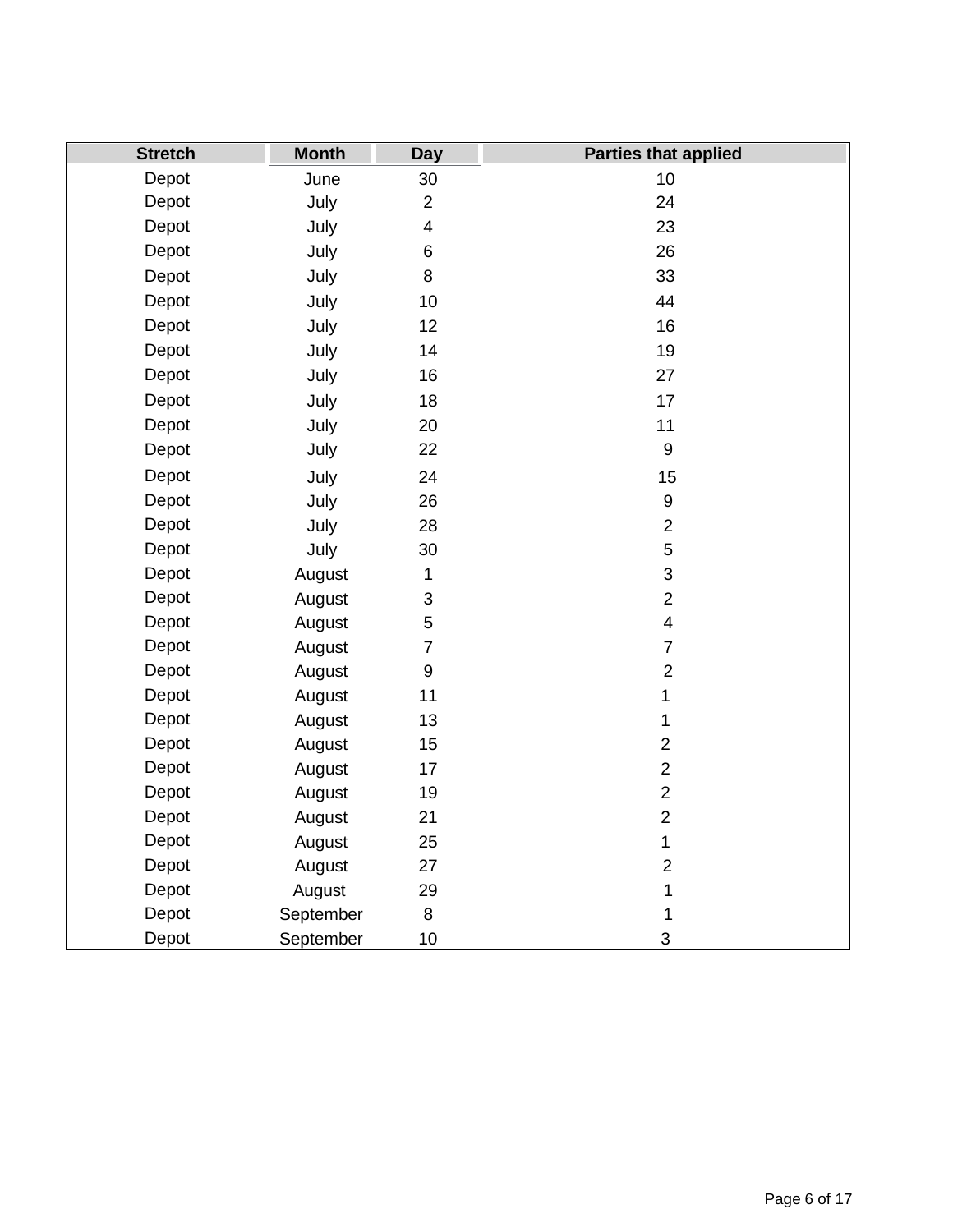| <b>Stretch</b>    | <b>Month</b> | <b>Day</b>     | <b>Parties that applied</b> |
|-------------------|--------------|----------------|-----------------------------|
| Depot             | September    | 12             | 6                           |
| Depot             | September    | 14             | $\overline{2}$              |
| Devil's Half Acre | June         | 10             | 1                           |
| Devil's Half Acre | June         | 12             | $\overline{2}$              |
| Devil's Half Acre | June         | 14             | $\overline{2}$              |
| Devil's Half Acre | June         | 16             | 3                           |
| Devil's Half Acre | June         | 18             | 3                           |
| Devil's Half Acre | June         | 20             | 3                           |
| Devil's Half Acre | June         | 22             | 3                           |
| Devil's Half Acre | June         | 24             | 4                           |
| Devil's Half Acre | June         | 26             | 4                           |
| Devil's Half Acre | June         | 28             | 5                           |
| Devil's Half Acre | June         | 30             | 1                           |
| Devil's Half Acre | July         | $\overline{2}$ | $\overline{2}$              |
| Devil's Half Acre | July         | 4              | 6                           |
| Devil's Half Acre | July         | 6              | 8                           |
| Devil's Half Acre | July         | 8              | 15                          |
| Devil's Half Acre | July         | 10             | 15                          |
| Devil's Half Acre | July         | 12             | 13                          |
| Devil's Half Acre | July         | 14             | $\overline{7}$              |
| Devil's Half Acre | July         | 16             | 5                           |
| Devil's Half Acre | July         | 18             | 3                           |
| Devil's Half Acre | July         | 20             | 4                           |
| Devil's Half Acre | July         | 22             | $\overline{2}$              |
| Devil's Half Acre | July         | 24             | $\overline{2}$              |
| Devil's Half Acre | July         | 26             | 1                           |
| Devil's Half Acre | July         | 28             | 1                           |
| Devil's Half Acre | August       | 1              | 1                           |
| Devil's Half Acre | September    | 12             |                             |
| Elbow             | June         | 10             | 3                           |
| Elbow             | June         | 12             | 8                           |
| Elbow             | June         | 14             | 5                           |
| Elbow             | June         | 16             | 12                          |
| Elbow             | June         | 18             | 14                          |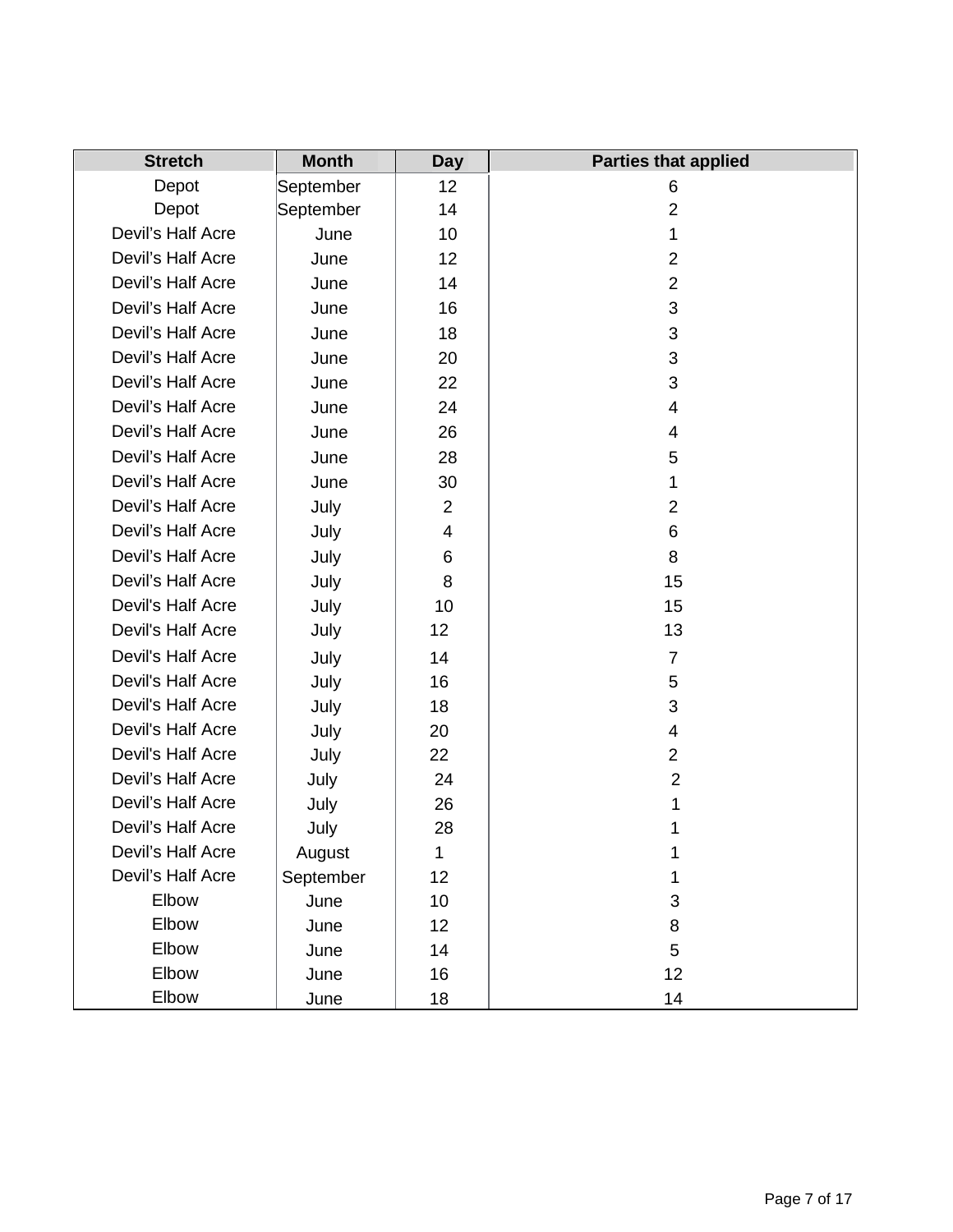| <b>Stretch</b>    | <b>Month</b> | <b>Day</b>               | <b>Parties that applied</b> |
|-------------------|--------------|--------------------------|-----------------------------|
| Elbow             | June         | 20                       | 16                          |
| Elbow             | June         | 22                       | 15                          |
| Elbow             | June         | 24                       | 21                          |
| Elbow             | June         | 26                       | 28                          |
| Elbow             | June         | 28                       | 17                          |
| Elbow             | June         | 30                       | 22                          |
| Elbow             | July         | $\overline{2}$           | 19                          |
| Elbow             | July         | $\overline{\mathcal{A}}$ | 17                          |
| Elbow             | July         | 6                        | 16                          |
| Elbow             | July         | 8                        | 16                          |
| Elbow             | July         | 10                       | 21                          |
| Elbow             | July         | 12                       | 6                           |
| Elbow             | July         | 14                       | 8                           |
| Elbow             | July         | 16                       | 6                           |
| Elbow             | July         | 18                       | $\overline{\mathbf{4}}$     |
| Elbow             | July         | 20                       | 4                           |
| Elbow             | July         | 22                       | 1                           |
| Elbow             | July         | 24                       | 3                           |
| Elbow             | July         | 26                       | $\overline{2}$              |
| Elbow             | August       | 5                        | 1                           |
| Elbow             | August       | $\overline{7}$           | 4                           |
| Elbow             | August       | 11                       | 1                           |
| Elbow             | August       | 15                       | 1                           |
| Elbow             | August       | 19                       | 1                           |
| Elbow             | August       | 23                       | 1                           |
| Elbow             | August       | 27                       | 3                           |
| Elbow             | September    | 10                       | 3                           |
| Elbow             | September    | 12                       | 3                           |
| Elbow             | September    | 14                       | 1                           |
| Groundhog Landing | June         | 12                       | 1                           |
| Groundhog Landing | June         | 16                       | $\overline{2}$              |
| Groundhog Landing | June         | 18                       | $\overline{2}$              |
| Groundhog Landing | June         | 20                       | 3                           |
| Groundhog Landing | June         | 22                       | 1                           |
| Groundhog Landing | June         | 24                       | $\sqrt{3}$                  |
| Groundhog Landing | June         | 26                       | 5                           |
| Groundhog Landing | June         | 28                       | 1                           |
| Groundhog Landing | June         | 30                       | $\overline{2}$              |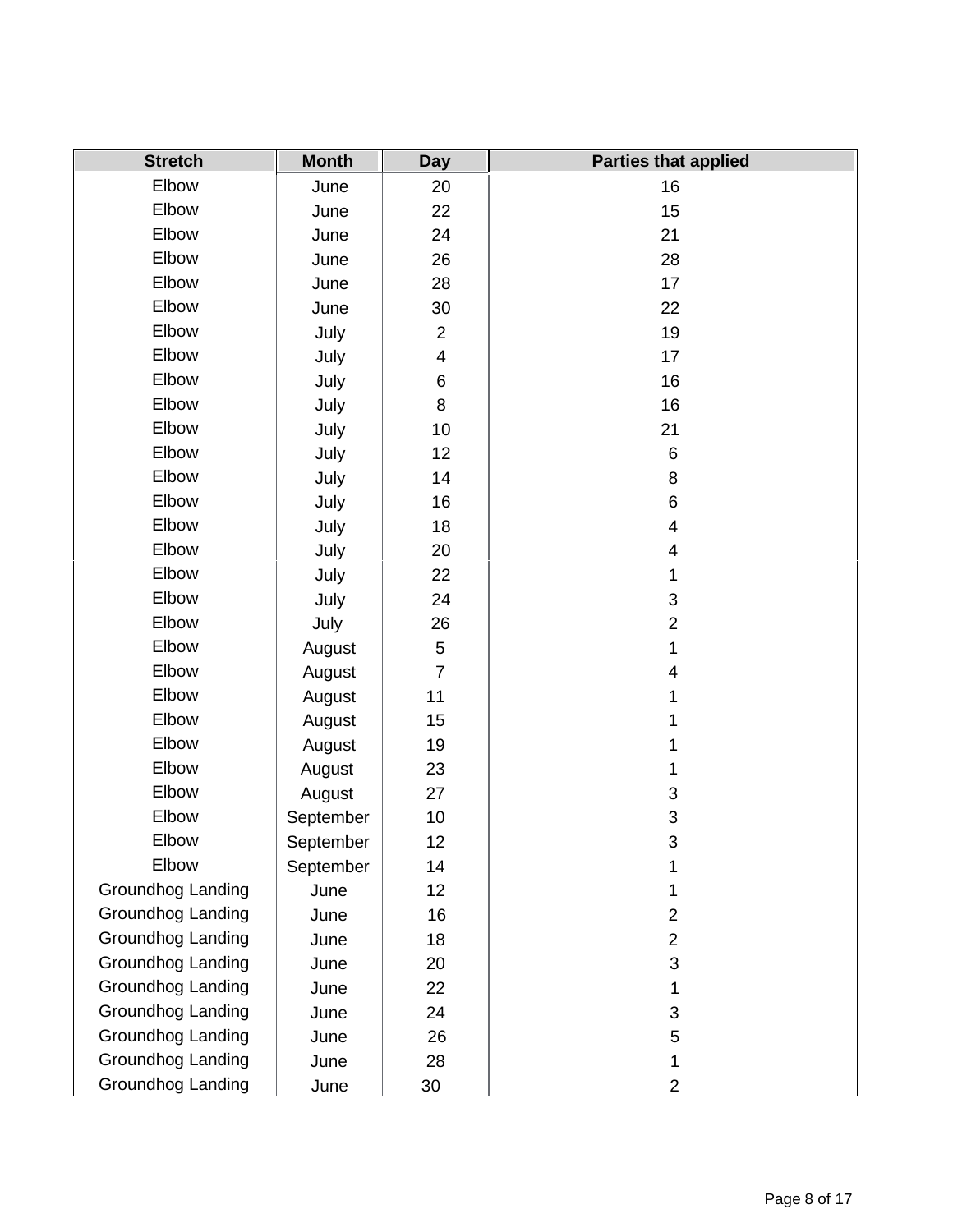| <b>Stretch</b>    | <b>Month</b> | <b>Day</b>       | <b>Parties that applied</b> |
|-------------------|--------------|------------------|-----------------------------|
| Groundhog Landing | July         | $\overline{2}$   | 4                           |
| Groundhog Landing | July         | 4                | $\boldsymbol{9}$            |
| Groundhog Landing | July         | 6                | 5                           |
| Groundhog Landing | July         | 8                | 12                          |
| Groundhog Landing | July         | 10               | 13                          |
| Groundhog Landing | July         | 12               | 4                           |
| Groundhog Landing | July         | 14               | 3                           |
| Groundhog Landing | July         | 16               | $\overline{7}$              |
| Groundhog Landing | July         | 18               | 10                          |
| Groundhog Landing | July         | 20               | $\overline{2}$              |
| Groundhog Landing | July         | 22               | 5                           |
| Groundhog Landing | July         | 24               | 6                           |
| Groundhog Landing | July         | 26               | $\overline{2}$              |
| Groundhog Landing | July         | 28               | 1                           |
| Groundhog Landing | July         | 30               | 3                           |
| Groundhog Landing | August       | 1                | 4                           |
| Groundhog Landing | August       | 3                | $\overline{2}$              |
| Groundhog Landing | August       | 5                | 1                           |
| Groundhog Landing | August       | 7                | 5                           |
| Groundhog Landing | August       | $\boldsymbol{9}$ | $\overline{2}$              |
| Groundhog Landing | August       | 11               | 1                           |
| Groundhog Landing | August       | 15               | 1                           |
| Groundhog Landing | August       | 19               | 1                           |
| Groundhog Landing | August       | 21               | $\overline{2}$              |
| Groundhog Landing | August       | 25               | 1                           |
| Groundhog Landing | August       | 29               | 1                           |
| Groundhog Landing | September    | 8                | 1                           |
| Groundhog Landing | September    | 10               | 1                           |
| Groundhog Landing | September    | 12               | 3                           |
| Groundhog Landing | September    | 14               | 1                           |
| <b>Narrows</b>    | June         | 16               | 1                           |
| <b>Narrows</b>    | June         | 26               | 1                           |
| <b>Narrows</b>    | July         | $\overline{2}$   | $\overline{2}$              |
| Narrows           | July         | 6                | 1                           |
| <b>Narrows</b>    | July         | 8                | 5                           |
| <b>Narrows</b>    | July         | 10               | $\overline{7}$              |
| Narrows           | July         | 12               | $\overline{2}$              |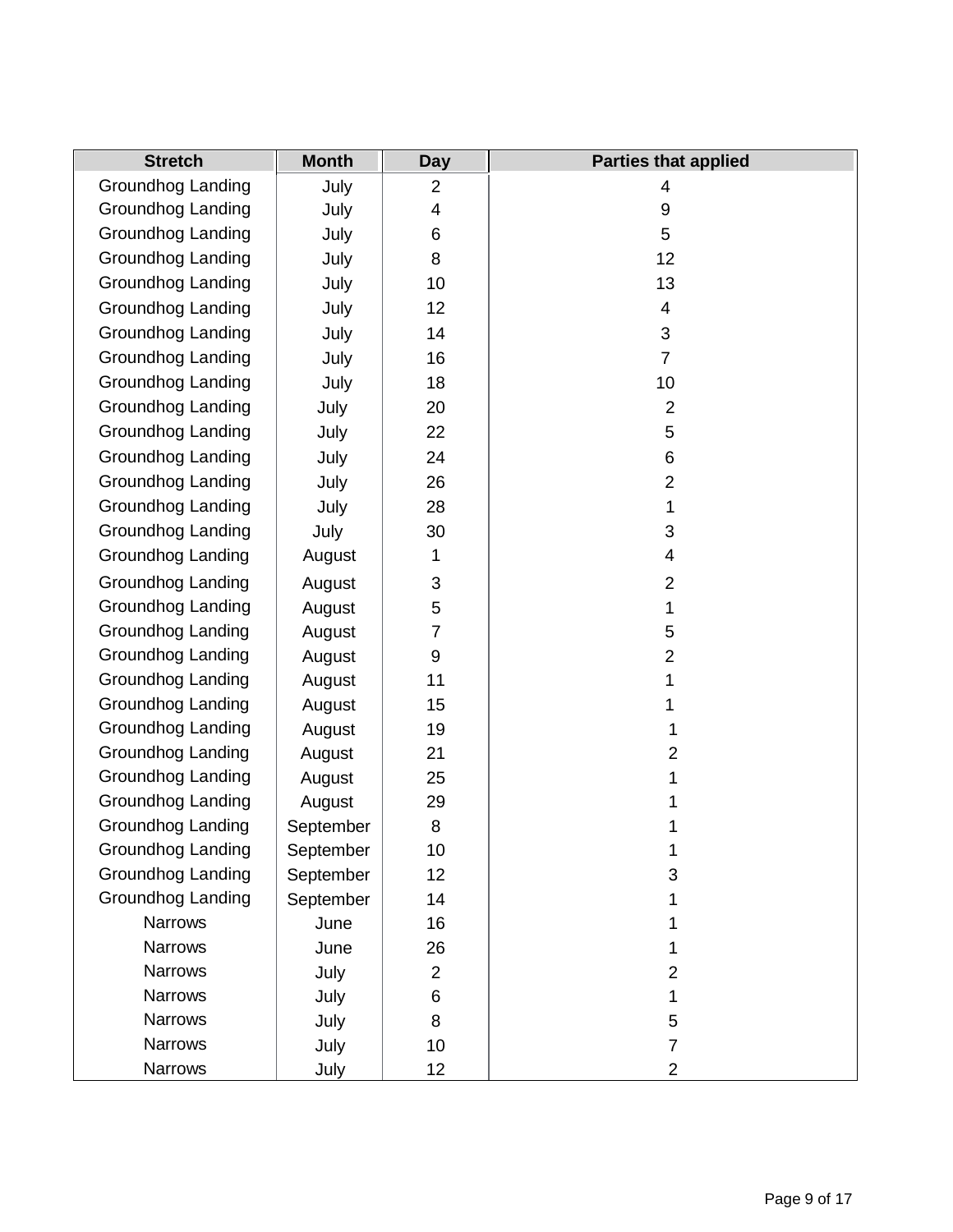| <b>Stretch</b>        | <b>Month</b> | Day            | <b>Parties that applied</b> |
|-----------------------|--------------|----------------|-----------------------------|
| <b>Narrows</b>        | July         | 14             | 5                           |
| <b>Narrows</b>        | July         | 16             | $\overline{\mathbf{4}}$     |
| <b>Narrows</b>        | July         | 18             | 4                           |
| <b>Narrows</b>        | July         | 20             | 1                           |
| <b>Narrows</b>        | July         | 22             | 1                           |
| <b>Narrows</b>        | July         | 24             | 1                           |
| <b>Narrows</b>        | July         | 30             | 1                           |
| <b>Narrows</b>        | August       | $\overline{7}$ | 1                           |
| <b>Narrows</b>        | August       | 25             | 1                           |
| North Branch Kedgwick | June         | 20             | 1                           |
| North Branch Kedgwick | June         | 22             | 1                           |
| North Branch Kedgwick | June         | 24             | $\overline{2}$              |
| North Branch Kedgwick | June         | 26             | 4                           |
| North Branch Kedgwick | June         | 28             | 1                           |
| North Branch Kedgwick | June         | 30             | $\overline{2}$              |
| North Branch Kedgwick | July         | $\overline{2}$ | 3                           |
| North Branch Kedgwick | July         | 4              | 5                           |
| North Branch Kedgwick | July         | 6              | 3                           |
| North Branch Kedgwick | July         | 8              | $\overline{2}$              |
| North Branch Kedgwick | July         | 10             | 4                           |
| North Branch Kedgwick | July         | 18             | $\overline{2}$              |
| North Branch Kedgwick | July         | 20             |                             |
| North Branch Kedgwick | July         | 22             |                             |
| North Branch Kedgwick | July         | 28             |                             |
| Northwest Upsalquitch | June         | 12             |                             |
| Northwest Upsalquitch | June         | 24             |                             |
| Northwest Upsalquitch | June         | 26             | 3                           |
| Northwest Upsalquitch | June         | 28             | 4                           |
| Northwest Upsalquitch | June         | 30             | 6                           |
| Northwest Upsalquitch | July         | $\overline{2}$ | $\overline{7}$              |
| Northwest Upsalquitch | July         | 4              | 9                           |
| Northwest Upsalquitch | July         | 6              | 9                           |
| Northwest Upsalquitch | July         | 8              | 8                           |
| Northwest Upsalquitch | July         | 10             | 12                          |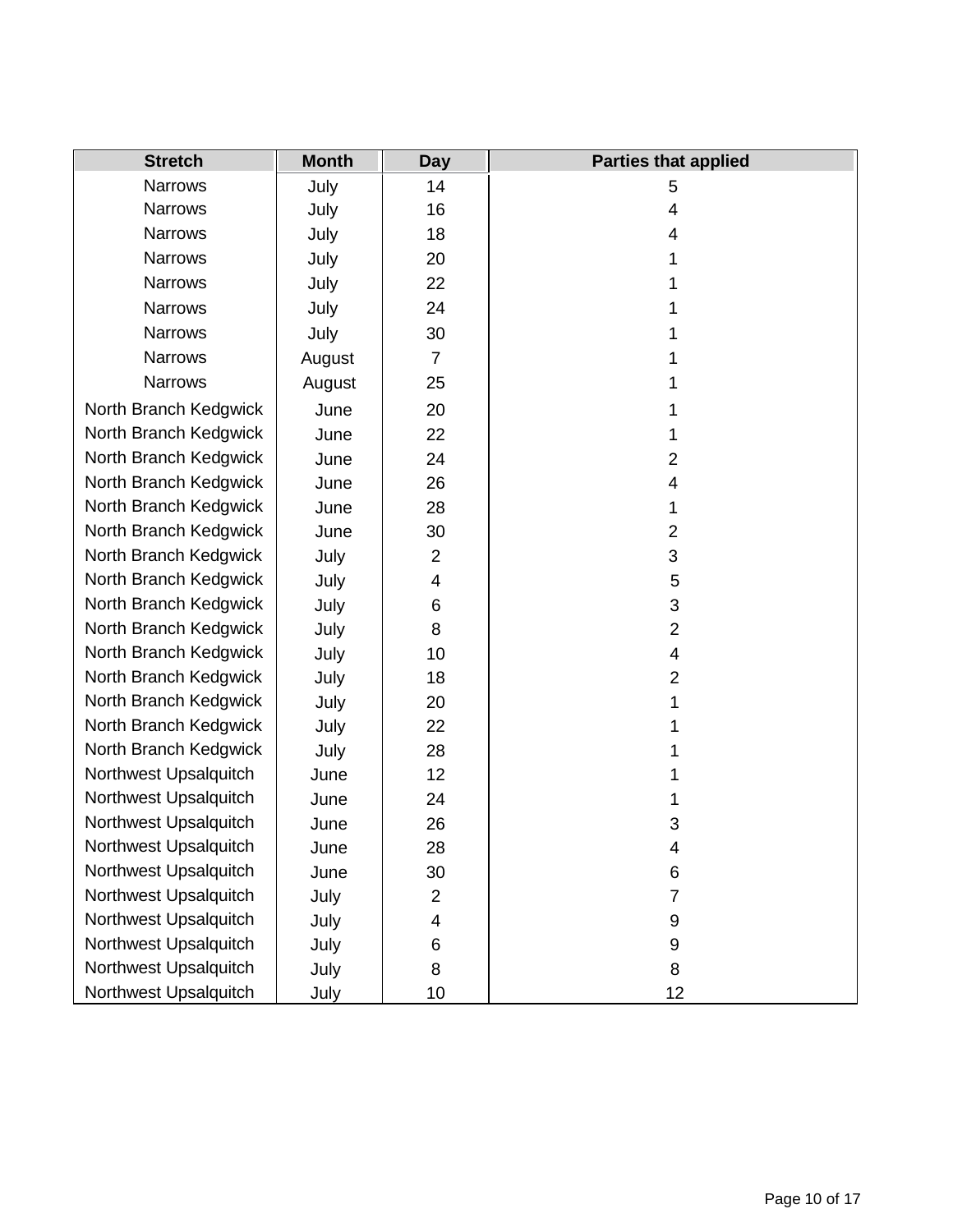| <b>Stretch</b>        | <b>Month</b> | <b>Day</b>               | <b>Parties that applied</b> |
|-----------------------|--------------|--------------------------|-----------------------------|
| Northwest Upsalquitch | July         | 12                       | 5                           |
| Northwest Upsalquitch | July         | 14                       | 3                           |
| Northwest Upsalquitch | July         | 16                       | $\overline{7}$              |
| Northwest Upsalquitch | July         | 18                       | 8                           |
| Northwest Upsalquitch | July         | 20                       | 3                           |
| Northwest Upsalquitch | July         | 22                       | $\overline{2}$              |
| Northwest Upsalquitch | July         | 24                       | 5                           |
| Northwest Upsalquitch | July         | 26                       | 1                           |
| Northwest Upsalquitch | July         | 28                       | 3                           |
| Northwest Upsalquitch | July         | 30                       | 3                           |
| Northwest Upsalquitch | August       | 1                        | $\mathbf{1}$                |
| Northwest Upsalquitch | August       | $\overline{7}$           | $\overline{2}$              |
| Northwest Upsalquitch | August       | 11                       | 1                           |
| Northwest Upsalquitch | August       | 13                       | 1                           |
| Northwest Upsalquitch | August       | 21                       | 1                           |
| Northwest Upsalquitch | September    | 12                       | 1                           |
| Patapedia             | June         | 10                       | 1                           |
| Patapedia             | June         | 12                       | 1                           |
| Patapedia             | June         | 14                       | $\overline{\mathbf{4}}$     |
| Patapedia             | June         | 16                       | 4                           |
| Patepedia             | June         | 18                       | 5                           |
| Patepedia             | June         | 20                       | 5                           |
| Patepedia             | June         | 22                       | 6                           |
| Patepedia             | June         | 24                       | $\boldsymbol{9}$            |
| Patepedia             | June         | 26                       | 12                          |
| Patepedia             | June         | 28                       | 10                          |
| Patepedia             | June         | 30                       | 8                           |
| Patepedia             | July         | $\overline{2}$           | 9                           |
| Patepedia             | July         | $\overline{\mathcal{A}}$ | 9                           |
| Patepedia             | July         | 6                        | $\overline{7}$              |
| Patepedia             | July         | 8                        | 6                           |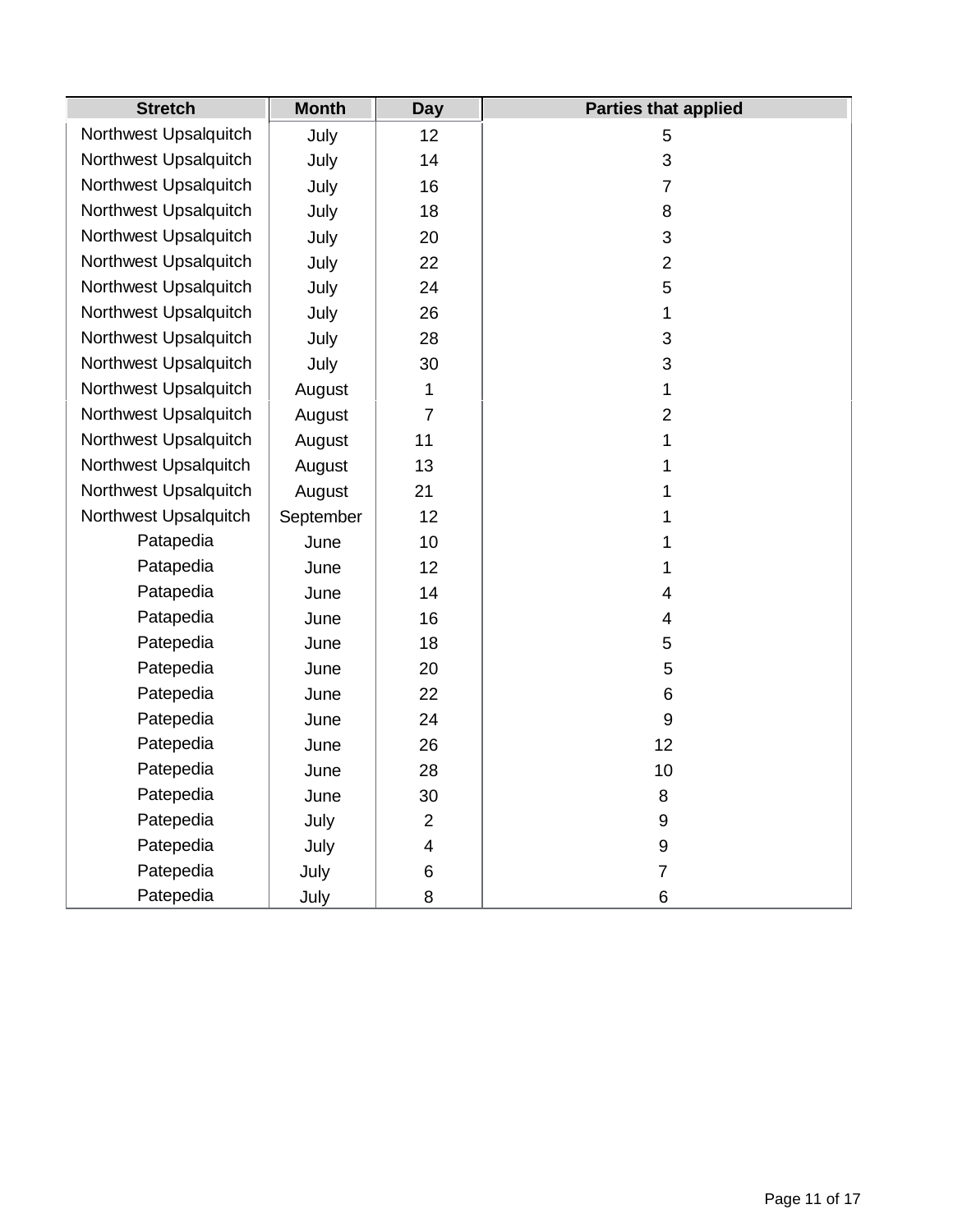| <b>Stretch</b>        | <b>Month</b> | <b>Day</b>     | <b>Parties that applied</b> |
|-----------------------|--------------|----------------|-----------------------------|
| Patapedia             | July         | 10             | 9                           |
| Patapedia             | July         | 12             | 5                           |
| Patapedia             | July         | 14             | $\overline{7}$              |
| Patapedia             | July         | 16             | 5                           |
| Patapedia             | July         | 18             | 6                           |
| Patapedia             | July         | 20             | 3                           |
| Patapedia             | July         | 22             | 3                           |
| Patapedia             | July         | 24             | 1                           |
| Patapedia             | July         | 28             | $\overline{2}$              |
| Patapedia             | August       | $\mathbf{1}$   |                             |
| Patapedia             | August       | 11             | 1                           |
| <b>Red Bank</b>       | June         | 14             | 3                           |
| <b>Red Bank</b>       | June         | 16             | 4                           |
| <b>Red Bank</b>       | June         | 18             | 5                           |
| <b>Red Bank</b>       | June         | 20             | $\overline{7}$              |
| <b>Red Bank</b>       | June         | 22             | 8                           |
| Red Bank              | June         | 24             | 11                          |
| <b>Red Bank</b>       | June         | 26             | 13                          |
| <b>Red Bank</b>       | June         | 28             | 9                           |
| <b>Red Bank</b>       | June         | 30             | 6                           |
| <b>Red Bank</b>       | July         | $\overline{2}$ | 9                           |
| <b>Red Bank</b>       | July         | 4              | $\overline{7}$              |
| <b>Red Bank</b>       | July         | $\,6$          | 6                           |
| <b>Red Bank</b>       | July         | 8              | $\overline{7}$              |
| <b>Red Bank</b>       | July         | 10             | 9                           |
| <b>Red Bank</b>       | July         | 12             | 5                           |
| <b>Red Bank</b>       | July         | 14             | 5                           |
| <b>Red Bank</b>       | July         | 16             | 3                           |
| <b>Red Bank</b>       | July         | 18             | 3                           |
| <b>Red Bank</b>       | July         | 20             | $\overline{2}$              |
| <b>Red Bank</b>       | July         | 22             | $\overline{2}$              |
| <b>Red Bank</b>       | July         | 28             |                             |
| <b>Red Bank</b>       | September    | $\overline{4}$ |                             |
| <b>Red Bank</b>       | September    | 12             |                             |
| Southeast Upsalquitch | June         | 12             |                             |
| Southeast Upsalquitch | June         | 16             |                             |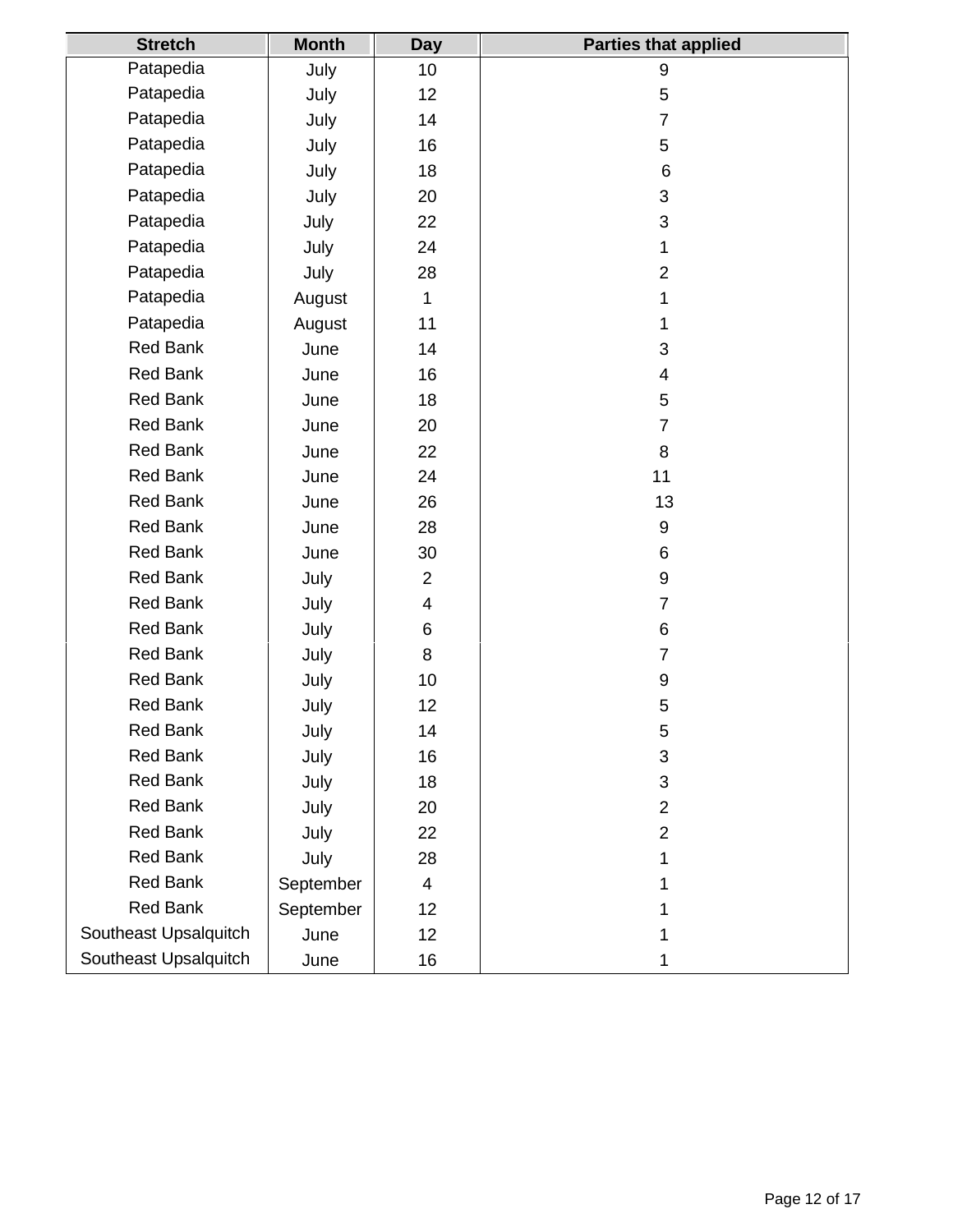| <b>Stretch</b>        | <b>Month</b> | <b>Day</b>     | <b>Parties that applied</b> |
|-----------------------|--------------|----------------|-----------------------------|
| Southeast Upsalquitch | June         | 18             | 1                           |
| Southeast Upsalquitch | June         | 26             | $\overline{2}$              |
| Southeast Upsalquitch | June         | 28             | 1                           |
| Southeast Upsalquitch | June         | 30             | $\overline{2}$              |
| Southeast Upsalquitch | July         | $\overline{2}$ | $\overline{2}$              |
| Southeast Upsalquitch | July         | 4              | 4                           |
| Southeast Upsalquitch | July         | 6              | $\overline{2}$              |
| Southeast Upsalquitch | July         | 8              | 13                          |
| Southeast Upsalquitch | July         | 10             | 17                          |
| Southeast Upsalquitch | July         | 12             | 14                          |
| Southeast Upsalquitch | July         | 14             | 12                          |
| Southeast Upsalquitch | July         | 16             | 13                          |
| Southeast Upsalquitch | July         | 18             | 14                          |
| Southeast Upsalquitch | July         | 20             | 10                          |
| Southeast Upsalquitch | July         | 22             | 1                           |
| Southeast Upsalquitch | July         | 24             | $\overline{2}$              |
| Southeast Upsalquitch | July         | 30             | 1                           |
| Southeast Upsalquitch | August       | 1              | 1                           |
| Southeast Upsalquitch | August       | 21             | 1                           |
| Southeast Upsalquitch | August       | 27             | 1                           |
| Southeast Upsalquitch | September    | 4              | 1                           |
| Southeast Upsalquitch | September    | 10             | 1                           |
| <b>Squirrel Falls</b> | June         | 16             | 1                           |
| <b>Squirrel Falls</b> | June         | 20             | $\overline{2}$              |
| <b>Squirrel Falls</b> | June         | 26             | 1                           |
| <b>Squirrel Falls</b> | June         | 28             | 1                           |
| <b>Squirrel Falls</b> | July         | $\overline{2}$ | 1                           |
| <b>Squirrel Falls</b> | July         | 6              | $\overline{c}$              |
| <b>Squirrel Falls</b> | July         | 8              | 4                           |
| <b>Squirrel Falls</b> | July         | 10             | 3                           |
| <b>Squirrel Falls</b> | July         | 14             | 3                           |
| <b>Squirrel Falls</b> | July         | 16             | 1                           |
| <b>Squirrel Falls</b> | July         | 18             | $\overline{2}$              |
| <b>Squirrel Falls</b> | July         | 20             | $\overline{2}$              |
| <b>Squirrel Falls</b> | July         | 22             | 1                           |
| <b>Squirrel Falls</b> | July         | 24             | 1                           |
| <b>Squirrel Falls</b> | July         | 26             | $\overline{2}$              |
| <b>Squirrel Falls</b> | August       | 1              | 1                           |
| <b>Squirrel Falls</b> | August       | 3              | $\overline{2}$              |
| <b>Squirrel Falls</b> | August       | $\overline{7}$ | 1                           |
| <b>Squirrel Falls</b> | August       | 25             | 1                           |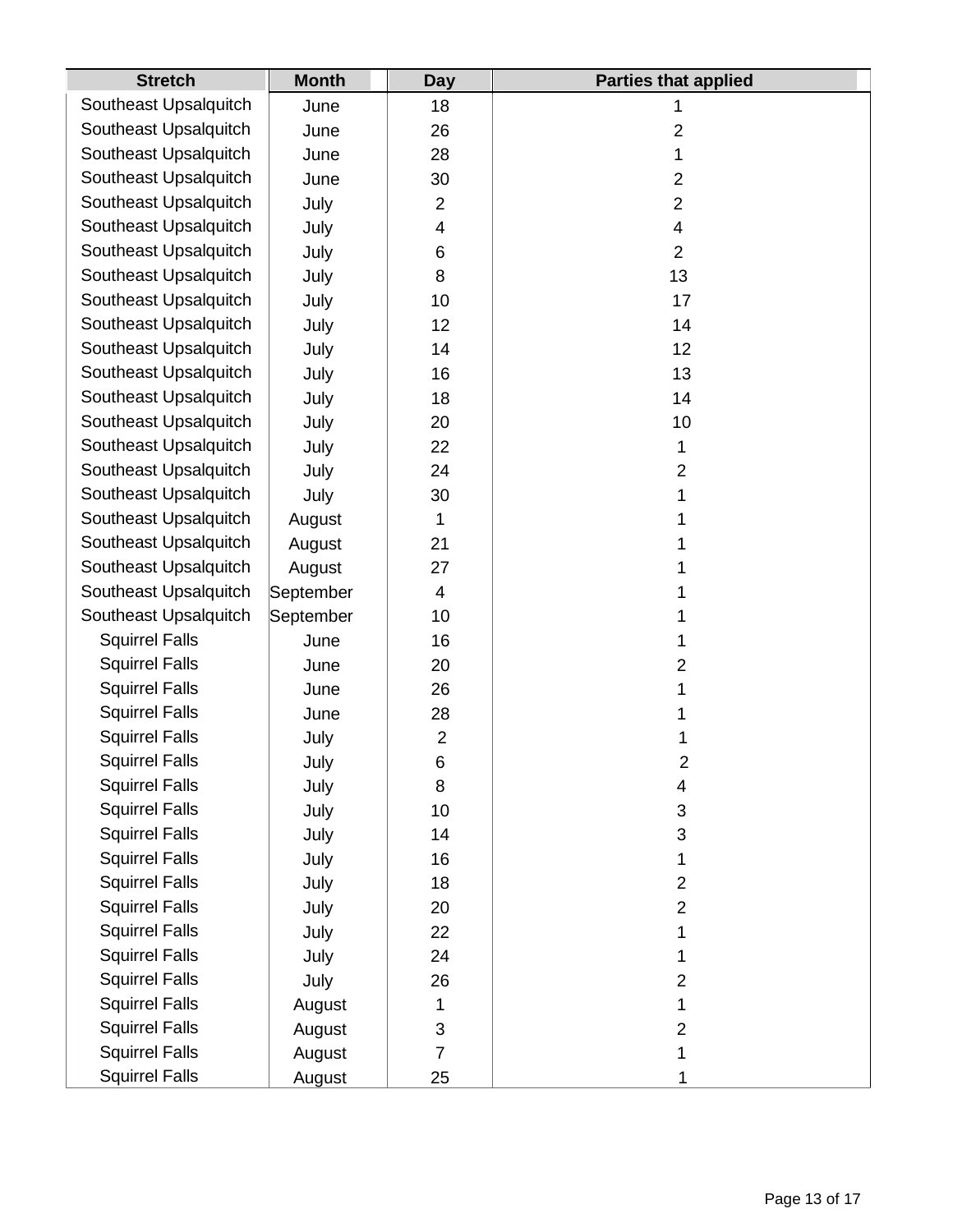| <b>Stretch</b>        | <b>Month</b> | <b>Day</b>     | <b>Parties that applied</b> |
|-----------------------|--------------|----------------|-----------------------------|
| <b>Squirrel Falls</b> | August       | 27             | 1                           |
| <b>Squirrel Falls</b> | August       | 31             |                             |
| <b>Squirrel Falls</b> | September    | $\overline{2}$ | 1                           |
| <b>Squirrel Falls</b> | September    | 8              |                             |
| <b>Stoney Brook</b>   | June         | 10             | 1                           |
| <b>Stoney Brook</b>   | June         | 12             | $\overline{2}$              |
| <b>Stoney Brook</b>   | June         | 16             | 3                           |
| <b>Stoney Brook</b>   | June         | 18             | 5                           |
| <b>Stoney Brook</b>   | June         | 20             | $\overline{7}$              |
| <b>Stoney Brook</b>   | June         | 22             | 9                           |
| <b>Stoney Brook</b>   | June         | 24             | 9                           |
| <b>Stoney Brook</b>   | June         | 26             | 18                          |
| <b>Stoney Brook</b>   | June         | 28             | $\boldsymbol{9}$            |
| <b>Stoney Brook</b>   | June         | 30             | 6                           |
| <b>Stoney Brook</b>   | July         | $\overline{c}$ | 14                          |
| <b>Stoney Brook</b>   | July         | 4              | 9                           |
| <b>Stoney Brook</b>   | July         | 6              | 9                           |
| <b>Stoney Brook</b>   | July         | 8              | 12                          |
| <b>Stoney Brook</b>   | July         | 10             | 16                          |
| <b>Stoney Brook</b>   | July         | 12             | $\overline{7}$              |
| <b>Stoney Brook</b>   | July         | 14             | 4                           |
| <b>Stoney Brook</b>   | July         | 16             | 3                           |
| <b>Stoney Brook</b>   | July         | 18             | $\boldsymbol{7}$            |
| <b>Stoney Brook</b>   | July         | 20             | 3                           |
| <b>Stoney Brook</b>   | July         | 22             | $\overline{2}$              |
| <b>Stoney Brook</b>   | July         | 24             | 3                           |
| <b>Stoney Brook</b>   | July         | 26             | $\overline{c}$              |
| <b>Stoney Brook</b>   | July         | 28             | $\overline{2}$              |
| <b>Stoney Brook</b>   | July         | 30             | 3                           |
| <b>Stoney Brook</b>   | August       | 3              | 1                           |
| <b>Stoney Brook</b>   | August       | 5              | 1                           |
| <b>Stoney Brook</b>   | August       | $\overline{7}$ | 3                           |
| <b>Stoney Brook</b>   | August       | 11             | 1                           |
| <b>Stoney Brook</b>   | August       | 23             | $\mathbf{2}$                |
| <b>Stoney Brook</b>   | August       | 25             | 1                           |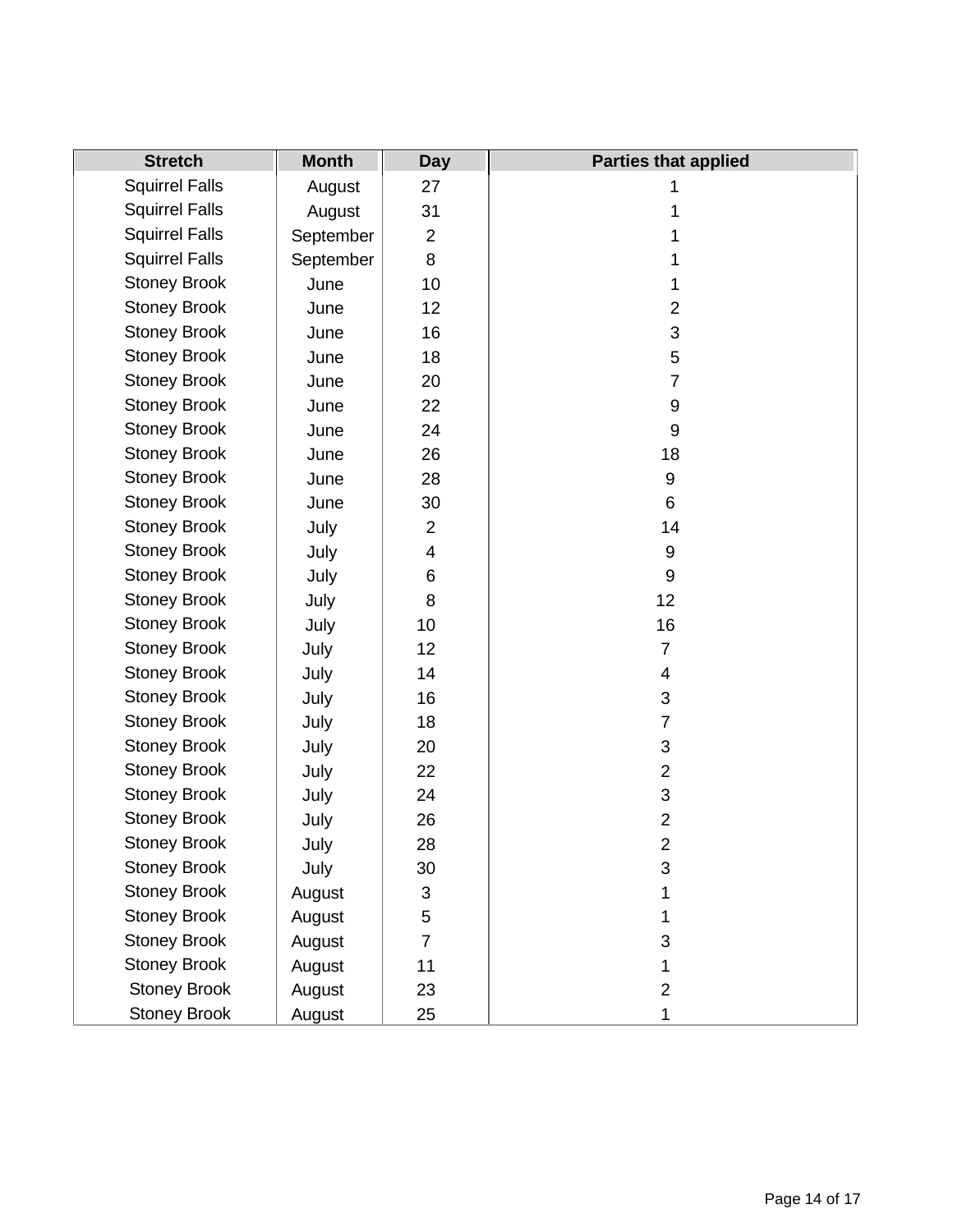| <b>Stretch</b>      | <b>Month</b> | <b>Day</b>              | <b>Parties that applied</b> |
|---------------------|--------------|-------------------------|-----------------------------|
| <b>Stoney Brook</b> | August       | 29                      | 1                           |
| <b>Stoney Brook</b> | August       | 31                      | 1                           |
| <b>Stoney Brook</b> | September    | 6                       | 1                           |
| <b>Stoney Brook</b> | September    | 12                      | 1                           |
| <b>Stoney Brook</b> | September    | 14                      |                             |
| Sullivan            | June         | 10                      | $\overline{2}$              |
| Sullivan            | June         | 12                      | 4                           |
| Sullivan            | June         | 14                      | 3                           |
| Sullivan            | June         | 16                      | 1                           |
| Sullivan            | June         | 18                      | $\overline{2}$              |
| Sullivan            | June         | 20                      | 3                           |
| Sullivan            | June         | 22                      | $\overline{\mathcal{A}}$    |
| Sullivan            | June         | 24                      | 5                           |
| Sullivan            | June         | 26                      | 10                          |
| Sullivan            | June         | 28                      | 10                          |
| Sullivan            | June         | 30                      | 5                           |
| Sullivan            | July         | $\overline{2}$          | 9                           |
| Sullivan            | July         | $\overline{\mathbf{4}}$ | 8                           |
| Sullivan            | July         | 6                       | 9                           |
| Sullivan            | July         | 8                       | $\overline{7}$              |
| Sullivan            | July         | 10                      | 13                          |
| Sullivan            | July         | 12                      | 6                           |
| Sullivan            | July         | 14                      | $\overline{2}$              |
| Sullivan            | July         | 16                      | 4                           |
| Sullivan            | July         | 18                      | 6                           |
| Sullivan            | July         | 22                      | $\overline{2}$              |
| Sullivan            | July         | 24                      | 4                           |
| Sullivan            | July         | 26                      | 5                           |
| Sullivan            | July         | 28                      | $\overline{2}$              |
| Sullivan            | July         | 30                      |                             |
| Sullivan            | August       | $\overline{7}$          |                             |
| Sullivan            | August       | 11                      |                             |
| Sullivan            | August       | 13                      |                             |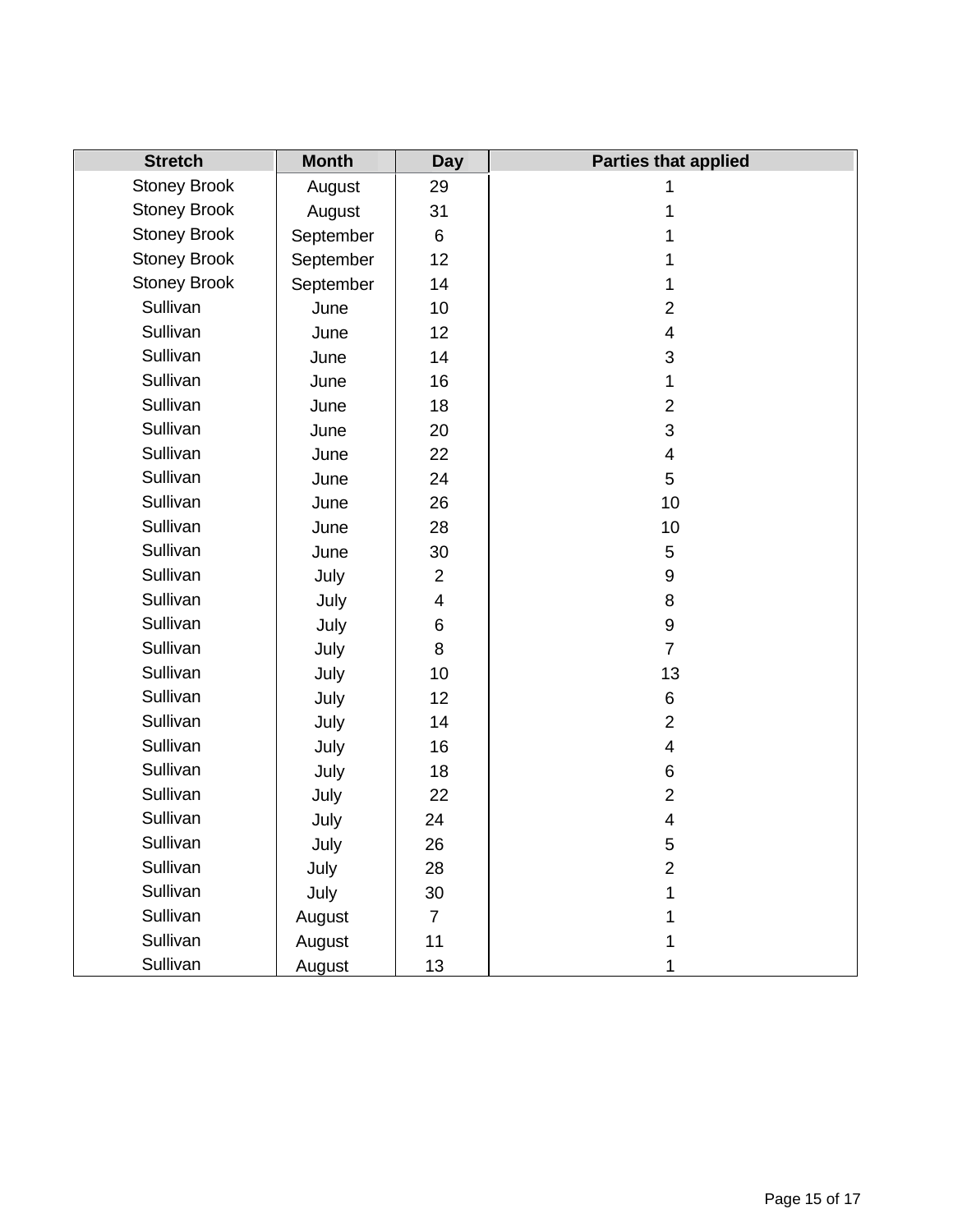| <b>Stretch</b>                | <b>Month</b> | <b>Day</b>     | <b>Parties that applied</b> |
|-------------------------------|--------------|----------------|-----------------------------|
| Sullivan                      | August       | 31             | 1                           |
| Sullivan                      | September    | 8              |                             |
| Sullivan                      | September    | 10             |                             |
| Sullivan                      | September    | 12             | 1                           |
| Sullivan                      | September    | 14             |                             |
| <b>Three Sisters</b>          | June         | 12             |                             |
| <b>Three Sisters</b>          | June         | 14             | $\overline{2}$              |
| <b>Three Sisters</b>          | June         | 16             | 3                           |
| <b>Three Sisters</b>          | June         | 18             | $\overline{2}$              |
| <b>Three Sisters</b>          | June         | 20             | 5                           |
| <b>Three Sisters</b>          | June         | 22             | $\overline{7}$              |
| <b>Three Sisters</b>          | June         | 24             | 16                          |
| <b>Three Sisters</b>          | June         | 26             | 14                          |
| <b>Three Sisters</b>          | June         | 28             | 14                          |
| <b>Three Sisters</b>          | June         | 30             | 8                           |
| <b>Three Sisters</b>          | July         | $\overline{2}$ | 15                          |
| <b>Three Sisters</b>          | July         | 4              | 13                          |
| <b>Three Sisters</b>          | July         | 6              | 14                          |
| <b>Three Sisters</b>          | July         | 8              | 14                          |
| <b>Three Sisters</b>          | July         | 10             | 12                          |
| <b>Three Sisters</b>          | July         | 12             | 8                           |
| <b>Three Sisters</b>          | July         | 14             | 4                           |
| <b>Three Sisters</b>          | July         | 16             |                             |
| <b>Three Sisters</b>          | July         | 18             | 3                           |
| <b>Three Sisters</b>          | July         | 20             | $\overline{2}$              |
| <b>Three Sisters</b>          | July         | 24             |                             |
| <b>Three Sisters</b>          | August       | 1              |                             |
| <b>Three Sisters</b>          | September    | 12             | 2                           |
| <b>Upsalquitch Forks Pool</b> | June         | 18             | 1                           |
| <b>Upsalquitch Forks Pool</b> | June         | 20             | 1                           |
| <b>Upsalquitch Forks Pool</b> | June         | 22             | $\overline{2}$              |
| <b>Upsalquitch Forks Pool</b> | June         | 24             | 3                           |
| <b>Upsalquitch Forks Pool</b> | June         | 26             | 3                           |
| <b>Upsalquitch Forks Pool</b> | June         | 28             | 3                           |
| <b>Upsalquitch Forks Pool</b> | June         | 30             | 9                           |
| <b>Upsalquitch Forks Pool</b> | July         | $\overline{c}$ | 17                          |
| <b>Upsalquitch Forks Pool</b> | July         | 4              | 11                          |
| <b>Upsalquitch Forks Pool</b> | July         | 6              | 20                          |
| <b>Upsalquitch Forks Pool</b> | July         | 8              | 19                          |
| <b>Upsalquitch Forks Pool</b> | July         | 10             | 21                          |
| <b>Upsalquitch Forks Pool</b> | July         | 12             | 20                          |
| <b>Upsalquitch Forks Pool</b> | July         | 14             | 17                          |